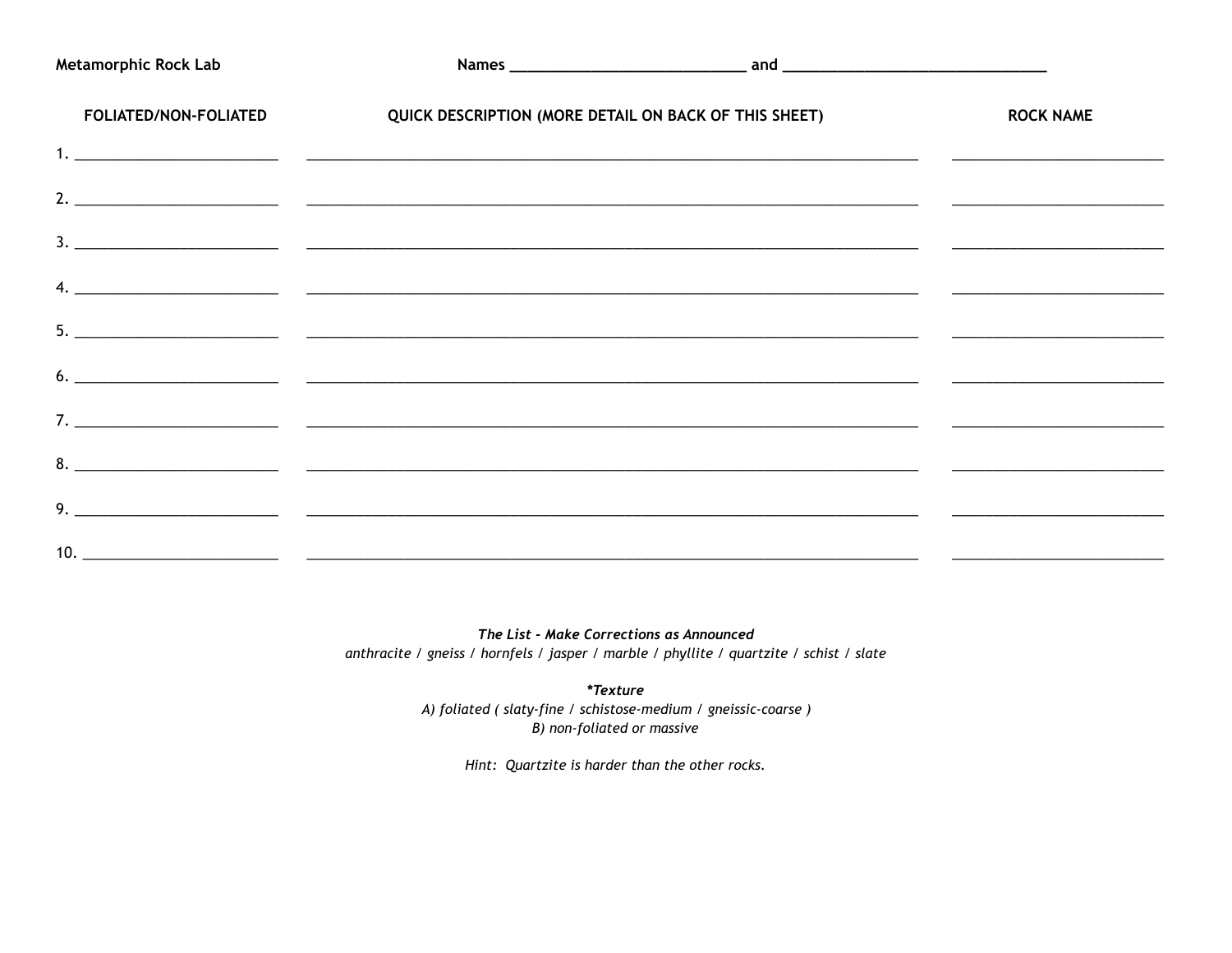| Part 2 - Using the stereoscope, touch, smell and ???, describe each rock in at least 6 words. You could look this up. Don't. Observe. Sketch each rock, too. |           |  |  |  |  |  |  |
|--------------------------------------------------------------------------------------------------------------------------------------------------------------|-----------|--|--|--|--|--|--|
| gneiss                                                                                                                                                       | marble    |  |  |  |  |  |  |
|                                                                                                                                                              |           |  |  |  |  |  |  |
| schist                                                                                                                                                       | phyllite  |  |  |  |  |  |  |
|                                                                                                                                                              |           |  |  |  |  |  |  |
| slate                                                                                                                                                        | quartzite |  |  |  |  |  |  |
| Part 3 - On the web, read how each rock formed, record below, and add this formation info to the PARENT ROCK column in Part 1 of this lab.                   |           |  |  |  |  |  |  |
| gneiss                                                                                                                                                       | marble    |  |  |  |  |  |  |
|                                                                                                                                                              |           |  |  |  |  |  |  |
| schist                                                                                                                                                       | phyllite  |  |  |  |  |  |  |
|                                                                                                                                                              |           |  |  |  |  |  |  |
| slate                                                                                                                                                        | quartzite |  |  |  |  |  |  |
| Part 4                                                                                                                                                       |           |  |  |  |  |  |  |
|                                                                                                                                                              |           |  |  |  |  |  |  |
|                                                                                                                                                              |           |  |  |  |  |  |  |
|                                                                                                                                                              |           |  |  |  |  |  |  |
| 4. Which sample(s) would be good for floor or roof tiles and why? __                                                                                         |           |  |  |  |  |  |  |
|                                                                                                                                                              |           |  |  |  |  |  |  |
|                                                                                                                                                              |           |  |  |  |  |  |  |
|                                                                                                                                                              |           |  |  |  |  |  |  |